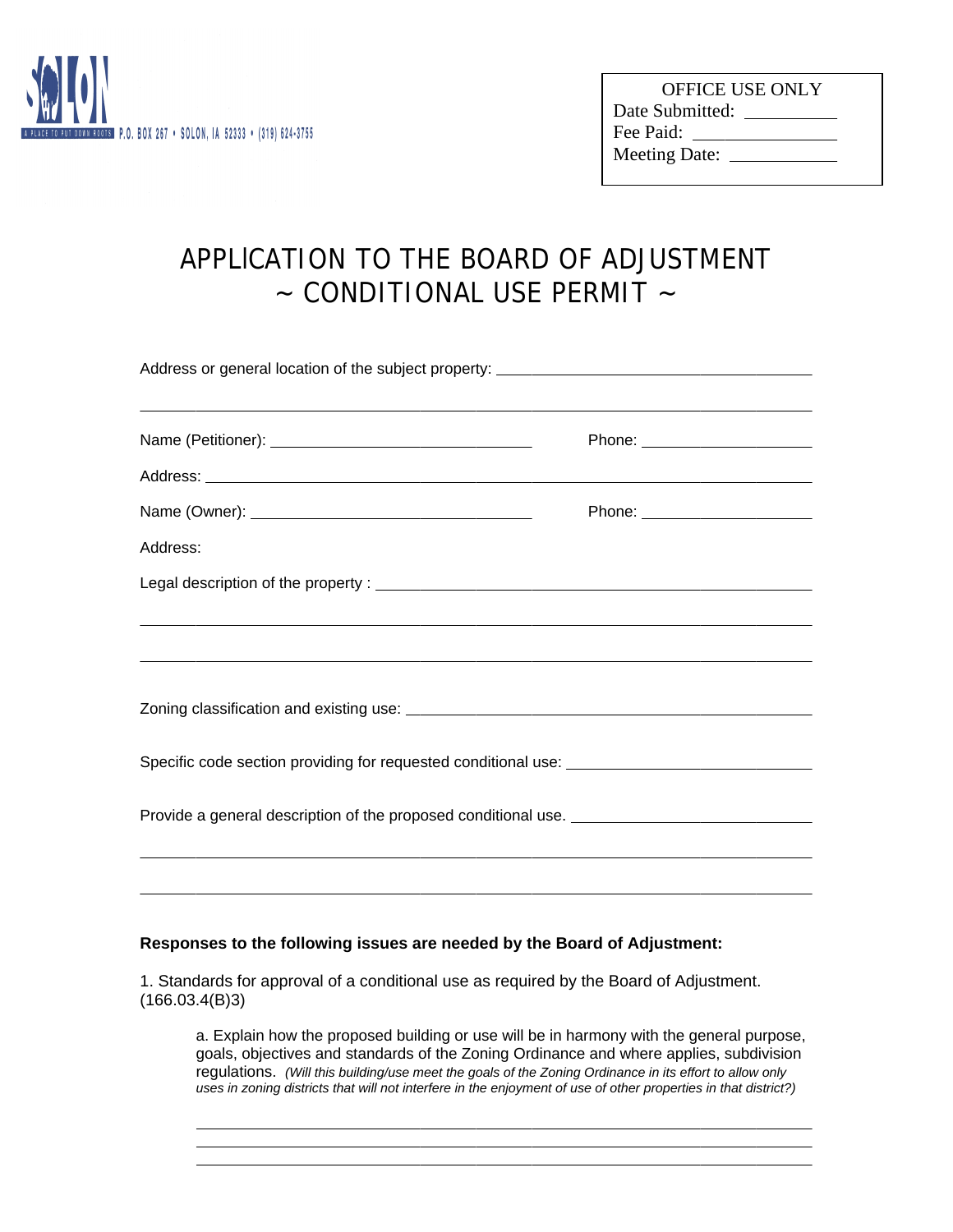b. Explain how the proposed use will not have a substantial or undue adverse effect upon adjacent property, the character of the neighborhood, traffic conditions, parking, utility facilities, and other matters affecting the health, safety, and general welfare.

 $\overline{a}$  $\overline{a}$  $\overline{a}$ 

 $\overline{a}$  $\overline{a}$  $\overline{a}$ 

 $\overline{a}$  $\overline{a}$  $\overline{a}$ 

 $\overline{a}$  $\overline{a}$  $\overline{a}$ 

 $\overline{a}$  $\overline{a}$  $\overline{a}$ 

 $\overline{a}$  $\overline{a}$  $\overline{a}$ 

c. Explain how the proposed building or use will be constructed, arranged, and operated so as not to dominate the immediate vicinity or interfere with the development or use of neighboring property in accordance with the applicable district regulations.

d. Explain how the proposed building or use will be adequately served by essential public facilities or services, such as highways, streets, parking spaces, police and fire protection, drainage structures, refuse disposal, water and sewer, and schools. If some services are not now available, explain how the persons or agencies responsible for the establishment of the proposed use will provide adequately for such services.

e. Explain how the proposed building or use will not result in the destruction, loss, or damage of any natural, scenic, or historic feature of significant importance.

f. Explain how the proposed building or use complies with all additional standards imposed on it by the provisions of the district in which the conditional use may be authorized.

2. General Considerations for establishing whether conditions for approval are met. (Sec. (166.03.4(B)3)

a. Explain how the proposed building or use at the particular location requested is necessary or desirable to provide a service or a facility which is in the interest of the public convenience or which will contribute to the general welfare of the neighborhood or community. *(How will this building/use be of benefit to the neighborhood/community?)*

and the control of the control of the control of the control of the control of the control of the control of the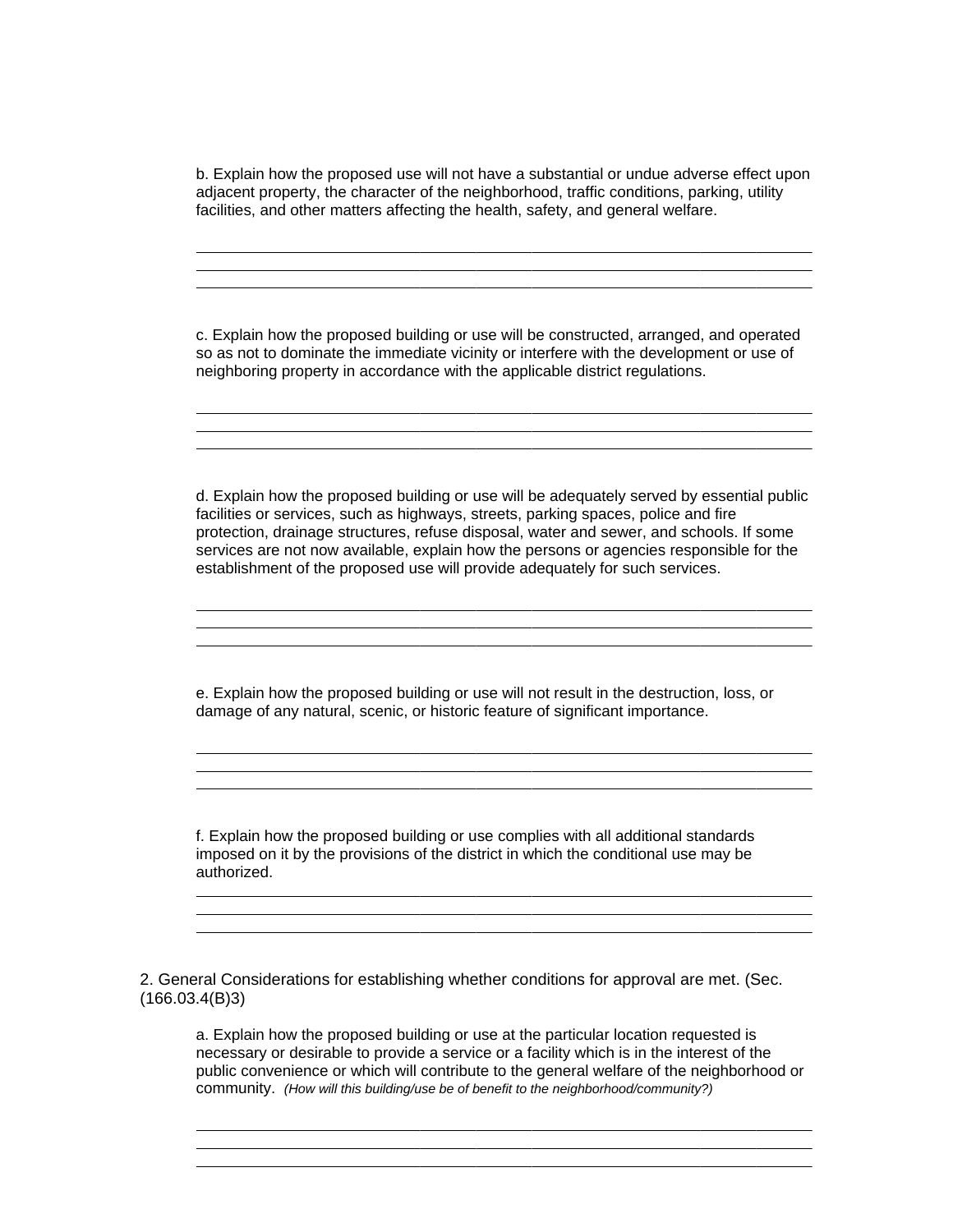b. Explain how all steps possible have been taken to minimize any adverse effects of the proposed building or use on the immediate vicinity through building design, site design, landscaping, and screening. *(What have you done to make as little impact to the area as possible?)*

If any construction or development would result from approval of the conditional use, applicant must submit a site plan showing lot lines and dimensions, proposed and existing structures and any public and/or private easements. *Note: The Zoning Administrator may require site plans to be prepared by an architect, engineer or land surveyor. A*dditional information may be required by the Zoning Administrator.

This application and the application fee of \$65 and all other required information must be submitted to the City Clerk at the Solon City Office, 101 N Iowa Street, Solon, IA 52333. If you have any questions please call 319-624-3755.

## **I HEREBY STATE THAT ALL OF THE ABOVE STATEMENTS AND INFORMATION SUBMITTED HEREWITH IS TRUE AND CORRECT TO THE BEST OF MY BELIEF.**

Petitioner's Signature Date

 $\overline{a}$ 

 $\overline{a}$ 

 $\overline{a}$  $\overline{a}$  $\overline{a}$ 

Owner's Signature Date